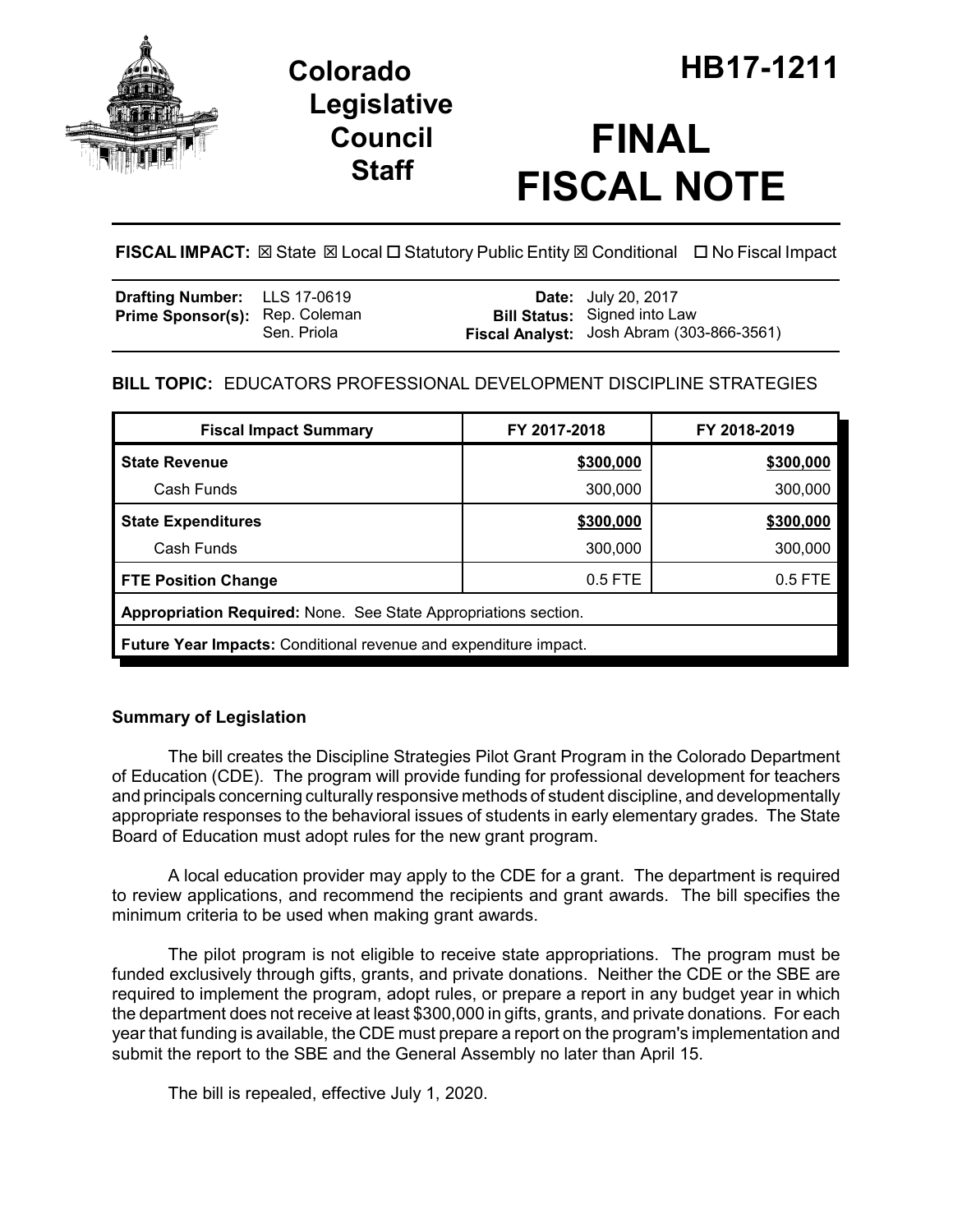July 20, 2017

#### **State Revenue**

The bill authorizes the CDE to seek, accept, and expend gifts, grants, and private donations. No amount of revenue from these sources has been identified; however, the department will require at least \$300,000 in gifts, grants, and private donations in any fiscal year before implementing the grant program. Private gifts are exempt from the calculation of revenue and spending limitations in the Constitution, and do not increase the TABOR refund obligation in any year in which private funding is received.

#### **State Expenditures**

*Contingent on receipt of at least \$300,000 in private donations or grants, the CDE will expend an equivalent amount on the pilot program.* This amount includes about \$45,000 in staffing costs, leaving approximately \$255,000 to award as grants to local education providers. Staff for the program is required to assist the SBE to adopt rules, create an application process, review and evaluate grant applications, provide technical assistance, ensure accountability, and prepare an annual summary report. Conditional state expenditures are displayed in Table 1.

| Table 1. Conditional Expenditures Under HB 17-1201 |            |            |  |  |  |
|----------------------------------------------------|------------|------------|--|--|--|
| <b>Cost Components</b>                             | FY 2017-18 | FY 2018-19 |  |  |  |
| <b>Personal Services</b>                           | \$33,480   | \$33,480   |  |  |  |
| <b>FTE</b>                                         | $0.5$ FTE  | 0.5 FTE    |  |  |  |
| <b>Operating Expenses and Capital Outlay Costs</b> | 5,178      | 475        |  |  |  |
| Program Grants                                     | 254,443    | 259,146    |  |  |  |
| Centrally Appropriated Costs*                      | 6,899      | 6,899      |  |  |  |
| <b>TOTAL</b>                                       | \$300,000  | \$300,000  |  |  |  |

*\* Centrally appropriated costs are assumed to be part of the department's indirect expenses to implement the bill; the funding source for these costs must be determined by the Joint Budget Committee.*

*Centrally appropriated costs.* Pursuant to a Joint Budget Committee policy, certain costs associated with this bill are addressed through the annual budget process and centrally appropriated in the Long Bill or supplemental appropriations bills, rather than in this bill. The centrally appropriated costs subject to this policy are estimated in the fiscal note for informational purposes and summarized in Table 2.

| Table 2. Conditional Centrally Appropriated Costs Under HB 17-1201   |            |            |  |  |  |
|----------------------------------------------------------------------|------------|------------|--|--|--|
| <b>Cost Components</b>                                               | FY 2017-18 | FY 2018-19 |  |  |  |
| Employee Insurance (Health, Life, Dental, and Short-term Disability) | \$3,899    | \$3,899    |  |  |  |
| Supplemental Employee Retirement Payments                            | 3.000      | 3,000      |  |  |  |
| <b>TOTAL</b>                                                         | \$6,899    | \$6,899    |  |  |  |